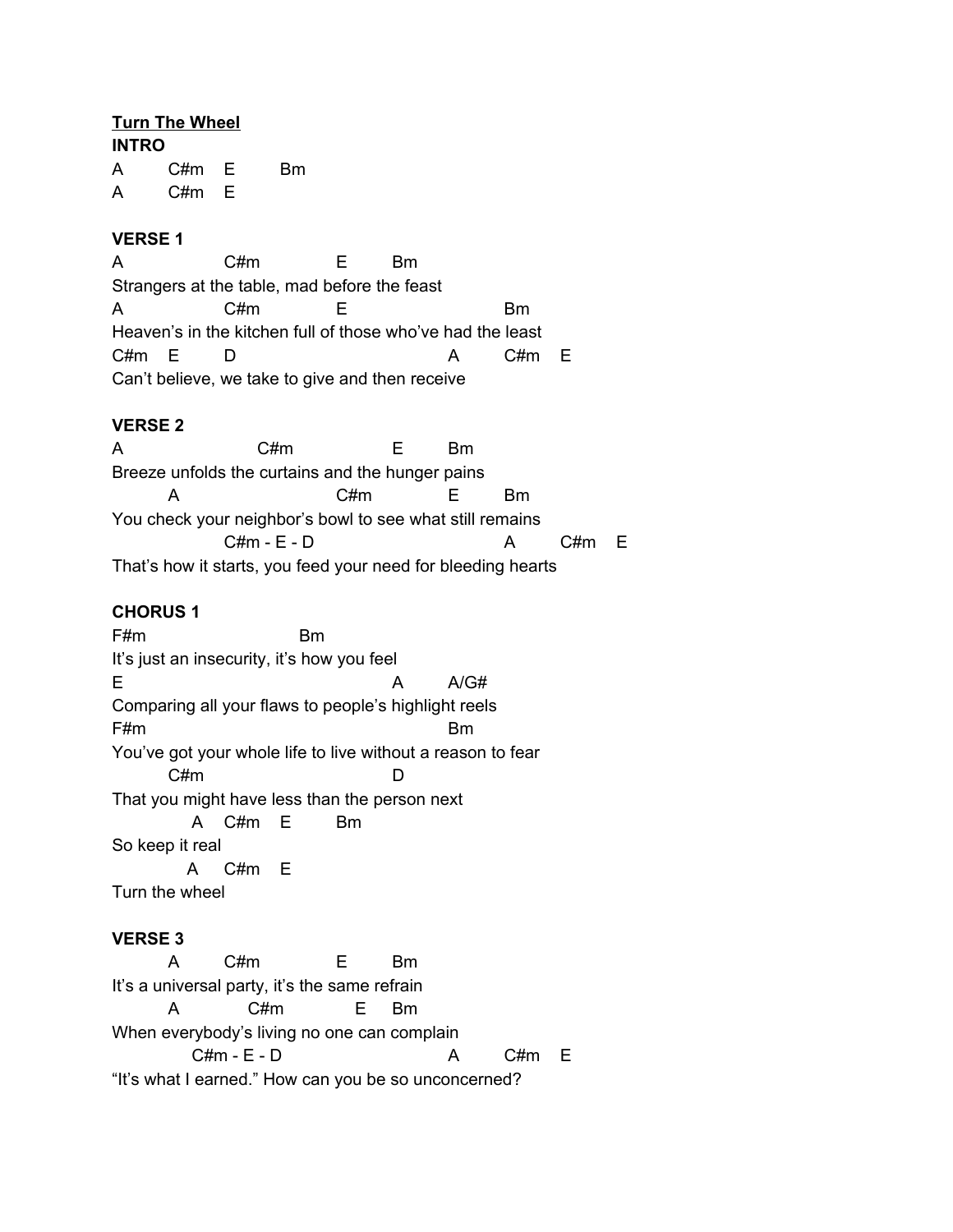### **VERSE 4**

A C#m E Bm Cause everybody's saying everything's just fine A C#m E Bm The key to staying strong is knowing when to cry  $C#m - E - D$  A  $C#m$  E When things are bleak, to speak your heart is never weak

## **CHORUS 2**

F#m Bm It's just an insecurity, it's how you feel E A A/G# Comparing all your flaws to people's highlight reels F#m Bm You've got your whole life to live without a reason to fear C#m D That you might have less than the person next A C#m E Bm So keep it real A C#m E Turn the wheel

#### **BRIDGE**

C#m Bm Give what you take and we all take a turn A And the wheel will move on when all of us learn to (x4)

#### **VERSE 5**

A C#m E Bm To be as open as a tundra sky A C#m E Bm In nothing I have everything, I guess that's why  $C#m - E - D$  A  $C#m$  E It's nothing new, I give to live and follow through

#### **CHORUS 3**

F#m Bm It's just an insecurity, it's how you feel E A A/G# Comparing all your flaws to people's highlight reels F#m Bm You've got your whole life to live without a reason to fear